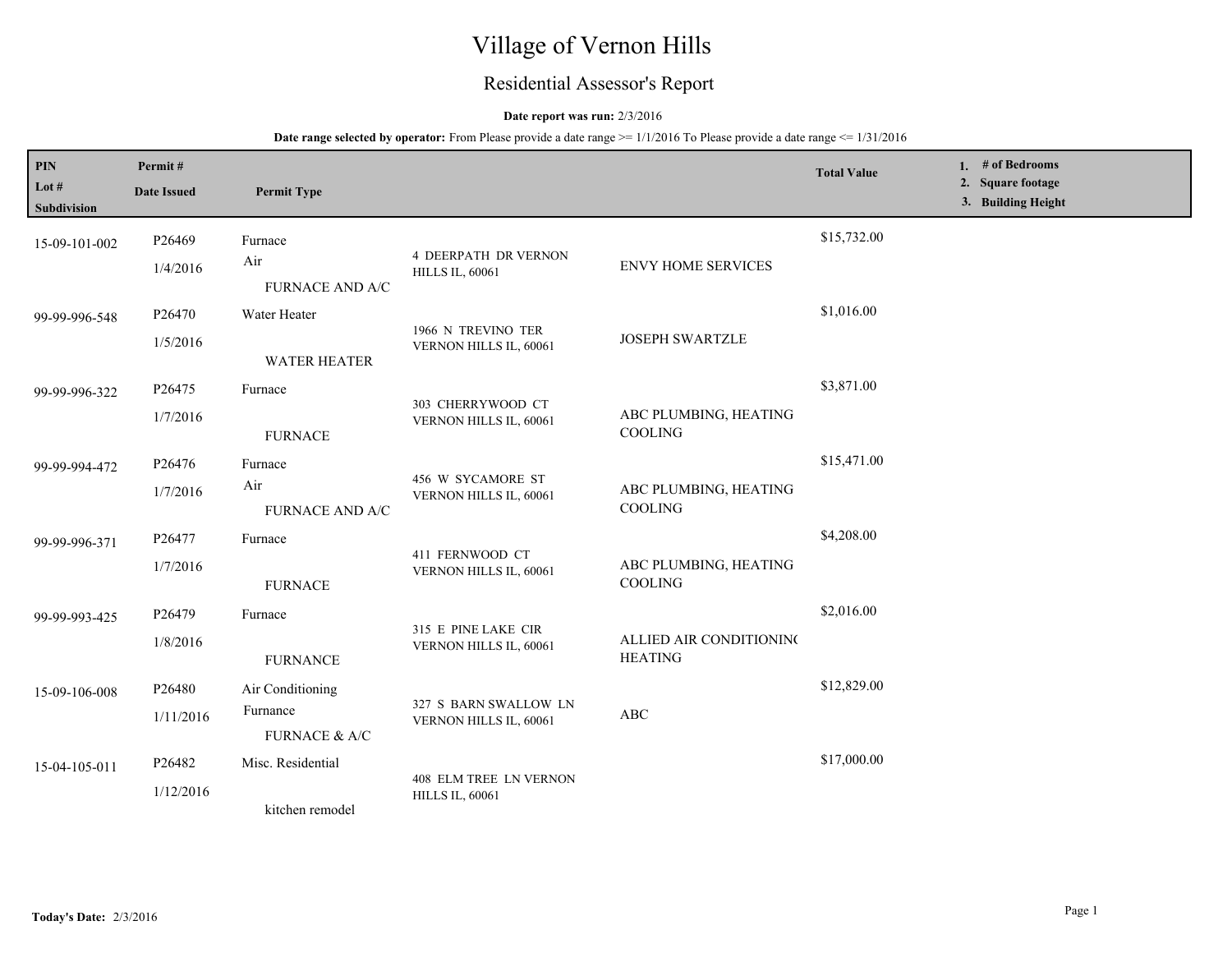#### **Date report was run:** 2/3/2016

# **Date range selected by operator:** From Please provide a date range >= 1/1/2016 To Please provide a date range <= 1/31/2016

| PIN                    | Permit#            |                                                                                 |                                                   |                                                 | <b>Total Value</b> | 1. # of Bedrooms                        |
|------------------------|--------------------|---------------------------------------------------------------------------------|---------------------------------------------------|-------------------------------------------------|--------------------|-----------------------------------------|
| Lot #<br>Subdivision   | <b>Date Issued</b> | <b>Permit Type</b>                                                              |                                                   |                                                 |                    | 2. Square footage<br>3. Building Height |
| 15-06-401-057          | P26488             | Misc. Residential                                                               |                                                   |                                                 | \$20,000.00        |                                         |
|                        | 1/13/2016          | <b>BSMT: NO</b><br>PLUMBING                                                     | 328 N SOUTHFIELD DR<br>VERNON HILLS IL, 60061     | <b>JAMES TWEDELL</b>                            |                    |                                         |
| 99-99-996-627          | P26489             | Furnace                                                                         |                                                   |                                                 | \$17,258.00        |                                         |
|                        | 1/14/2016          | Air<br>Water heater<br>FURNACE, A/C,<br><b>WATER HEATER</b>                     | 315 E LASALLE ST VERNON<br><b>HILLS IL, 60061</b> | ABC PLUMBING, HEATING<br>COOLING                |                    |                                         |
| 99-99-991-239          | P26494             | Water Heater                                                                    |                                                   |                                                 | \$700.00           |                                         |
|                        | 1/15/2016          | water heater                                                                    | 1310 COVENTRY CIR<br>VERNON HILLS IL, 60061       | ALL STAR PLUMBING                               |                    |                                         |
| 99-99-100-372          | P <sub>26495</sub> | Misc. Residential                                                               |                                                   | LOT 85 E                                        | \$76,000.00        |                                         |
| LOT 85<br>POD E/LOT 85 | 1/15/2016          | <b>BSMT: FULL BATH</b><br>& KITCHENETTE :<br>2 SINKS, 1 TOILET,<br>1 SHOWER     | 200 E MASTER'S TRL<br>VERNON HILLS IL, 60061      | <b>MATRIX BASEMENT FINISH</b><br><b>SYSTEMS</b> |                    |                                         |
| 15-08-112-005          | P26497             | Water Heater                                                                    |                                                   |                                                 | \$895.00           |                                         |
|                        | 1/21/2016          | <b>WATER HEATER</b>                                                             | 503 CHERRY VALLEY RD<br>VERNON HILLS IL, 60061    | <b>DARREL J GEISEN</b>                          |                    |                                         |
| 99-99-995-423          | P <sub>26498</sub> | Water Heater                                                                    | 880 LAKESIDE DR VERNON<br><b>HILLS IL, 60061</b>  | <b>EVOLUTION PLUMBING</b>                       | \$720.00           |                                         |
|                        | 1/21/2016          | <b>WATER HEATER</b>                                                             |                                                   |                                                 |                    |                                         |
| 15-06-407-008          | P26500             | Misc. Residential                                                               |                                                   |                                                 | \$10,000.00        |                                         |
|                        | 1/22/2016          | <b>REMODEL</b><br><b>INTERIOR TO BE</b><br><b>HANDICAP</b><br><b>ACCESSIBLE</b> | 204 N PONTIAC LN VERNON<br><b>HILLS IL, 60061</b> | <b>KINZIE BUILDERS</b>                          |                    |                                         |
| 99-00-000-063          | P <sub>26501</sub> | Re-Roofing                                                                      | 343 HADDON CIR VERNON                             |                                                 | \$8,300.00         |                                         |
|                        | 1/25/2016          | <b>REROOF</b>                                                                   | <b>HILLS IL, 60061</b>                            | WILLIAMS ROOFING &<br><b>INSULATION (LTD)</b>   |                    |                                         |